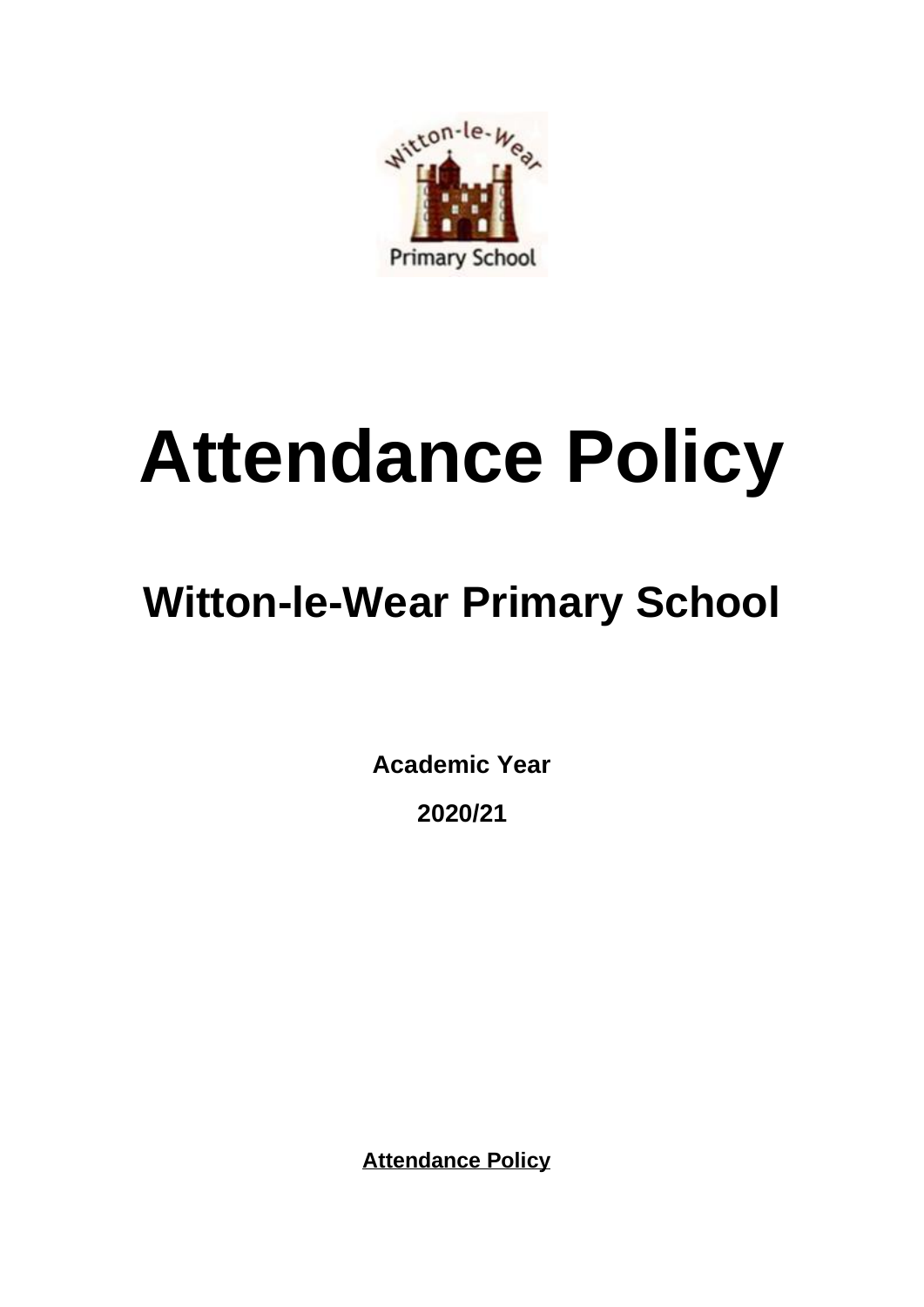# **Witton-le-Wear Primary School**

# **Electronic File Pathway:**

| Pathway:               |     |
|------------------------|-----|
| <b>Version Number:</b> | One |

#### **Document History Log:**

| <b>Author of</b><br>document: | Mark Stephenson | Job role:                                    | Head teacher |
|-------------------------------|-----------------|----------------------------------------------|--------------|
| Date document<br>created:     | 9/9/20          | <b>Approval by</b><br><b>Governing Body:</b> | 8/10/20      |

#### **Annual Review History:**

| <b>Task</b>           | <b>Date Reviewed</b>   | <b>Reviewed by</b> | <b>Signatories</b> |
|-----------------------|------------------------|--------------------|--------------------|
| First document review | 9th September,<br>2020 | Head teacher.      | Mr.M.Stephenson    |
| 2nd Review            | September<br>2021      | Head teacher       |                    |
| 3rd Review            |                        |                    |                    |
| 4th Review            |                        |                    |                    |

## **Revisions Log:**

| <b>Revision</b>                                             | Date of<br>revision | <b>Reason for revision</b>               | <b>Resulting</b><br>version<br>number | <b>Signatories</b> |
|-------------------------------------------------------------|---------------------|------------------------------------------|---------------------------------------|--------------------|
| New Policy Revised<br>and adopted with<br>Covid 19 guidance | 9/9/20              | New academic year<br>and Covid 19 issues | 1                                     | Mr.M.Stephenson    |
|                                                             |                     |                                          |                                       |                    |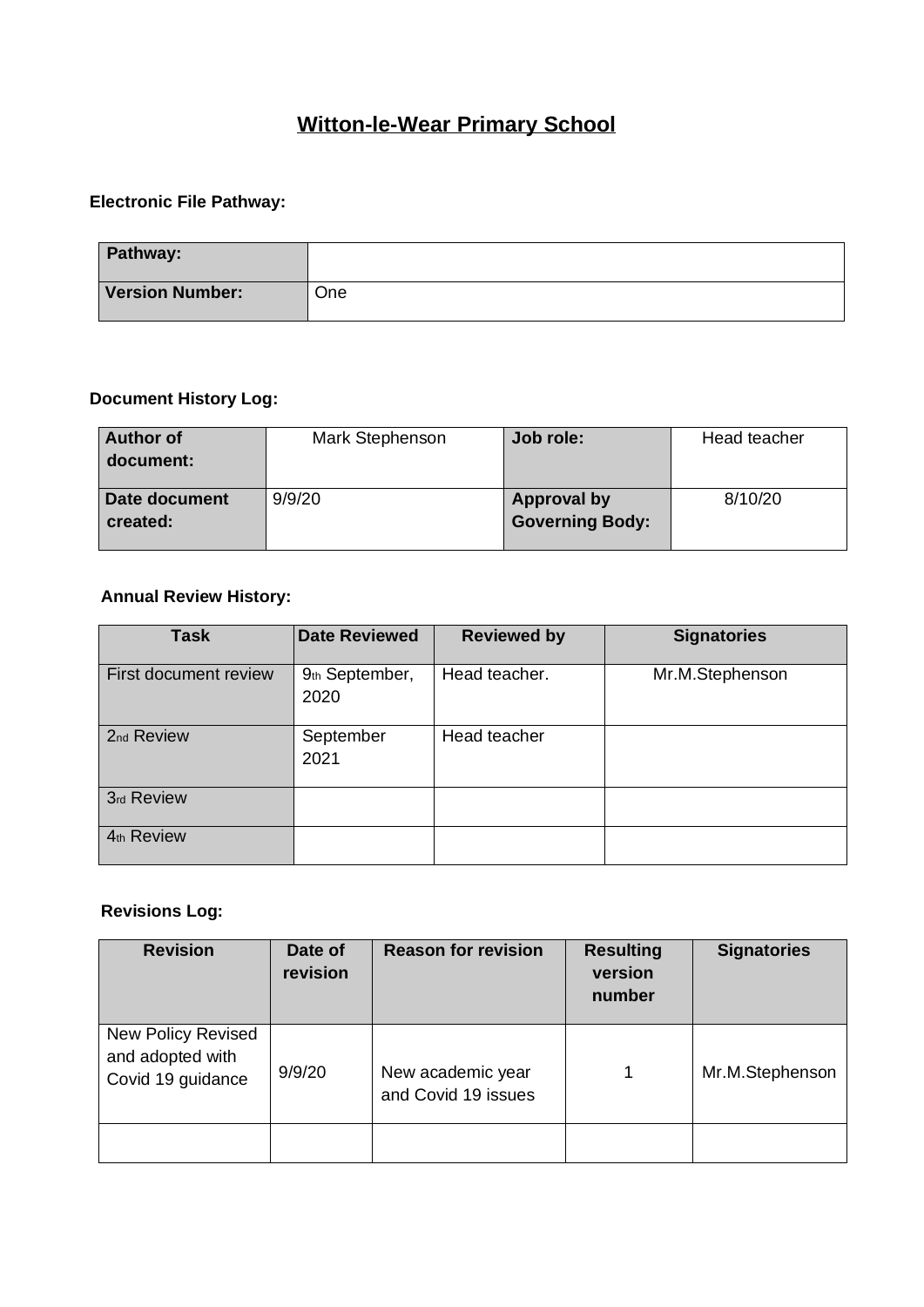# **Witton-le-Wear Primary School- Attendance Policy**

Witton-le-Wear Primary School seeks to ensure that all of its pupils receive an education which maximises opportunities for each pupil to realise his/her true potential. The school will strive to provide a welcoming, caring environment, whereby each member of the school community feels wanted and secure.

We believe that all students benefit from the education we provide, and therefore from regular attendance. Regular school attendance plays a vital role in children's wellbeing and their education, ensuring that their current learning needs are being met but also building their future ability to learn.

From September 2020, it will once again become parent's legal duty; to ensure their children attend school regularly and on time. As a school we will work pupils and their families to support parents to meet these legal duties and to ensure children can benefit from attending school regularly.

The school has established an effective system of incentives and rewards which acknowledges the efforts of pupils to improve their attendance and timekeeping and will challenge the behaviour of those pupils and parents who give low priority to attendance and punctuality.

This policy has been reviewed and rewritten in line with the DFE 'School attendance Departmental advice for maintained schools, academies, independent schools and local authorities' (October 2014), 'School attendance parental responsibility measures' (January 2015) and DfE 'Guidance for full opening of school' 31 July 2020.

This policy is supported by our policies on safeguarding, bullying, behaviour and inclusive learning.

#### **1. Attendance and Attainment**

We recognise that the relationship between attendance and achievement of our students is inextricably linked.

Regular school attendance is crucial to maximise pupil progress and enjoyment of learning, and for this reason the school is dedicated to ensuring its attendance policy is adhered to.

#### **We will ensure that:**

- All students have an equal right, and access to, an education in accordance with the national curriculum, or agreed alternative.
- Students will not be deprived of their education opportunities by, either their own absence or lateness, or that of students.
- Action is taken where necessary to secure an improvement in attendance.

#### **2. The Law**

You need to make sure your child attends school regularly and on time. Because parents are responsible for this duty in law, you will be **breaking the law** if you do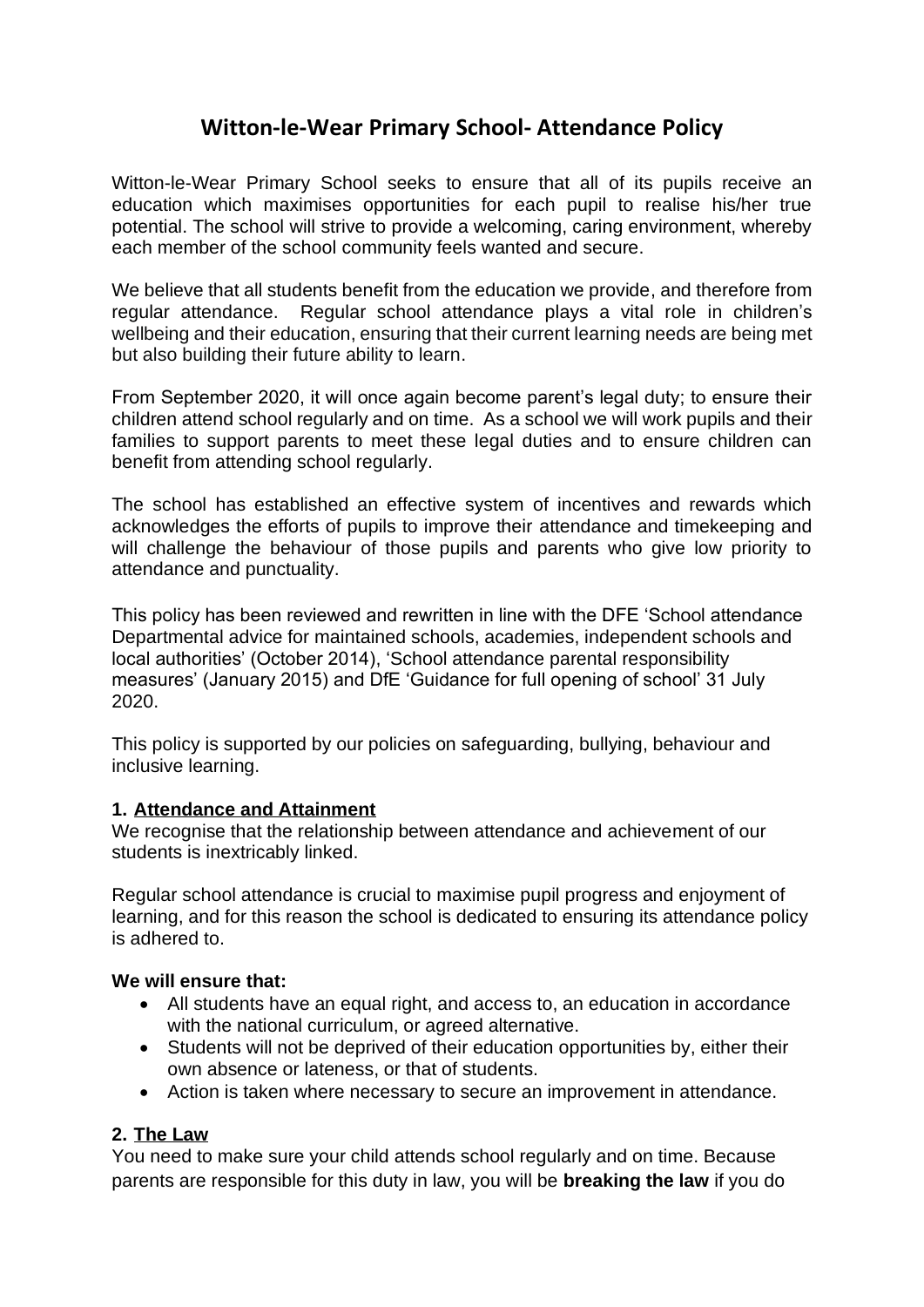not do this and there are no good reasons for missing school.

The School and Local Authority **want to help you if you have a problem.** If attendance does not get better or you do not accept help and support offered, the Council may issue you with a warning notice, Penalty Notice or ask you to attend an interview to ask you questions about whether you have broken the law.

If you go to court and are found guilty of an offence, you could be fined up to £1,000 for a less serious offence or up to £2,500 if the law breaking is more serious. **In very serious cases, the court may involve the probation service or consider up to 3 months in prison.**

#### **3. Attendance Procedures**

#### **a) On the first day off**

If a child is absent for any reason, parents or carers are asked to phone the School Office giving a reason for the child's absence. If a child is absent from school and there is no phone call from home then school will phone home to inform parents that the child is not in school and enquire about a reason why.

Doctors and dentists appointments should be made outside of school time. If this is not possible, your child should miss the minimum amount of school time necessary. If they are well enough to come back to school following the appointment they need to.

#### **b) Coronavirus symptoms**

If your child, or a member of your household, has any of the following symptoms; new and persistent cough, a high temperature or loss of, or change in, their normal sense of taste or smell then you must **immediately take the following actions**:

- Report the reason for absence to school
- Self-isolate
- Arrange a coronavirus test
- Provide school with the results of that test

**Self-isolating -** the person with symptoms must self-isolate for 10 days and other members of their household (including any siblings) should self-isolate for 14 days from when the symptomatic person first had symptoms. If you have tested positive whilst not experiencing symptoms but develop symptoms during the isolation period, you should restart the 10 day isolation period from the day symptoms develop.

If you are self-isolating you should not leave your home. This includes going to work/school, going shopping even for medication, going for exercise (this can be done in your garden). You should also not have any visitors.

#### **How we will support you as a school:**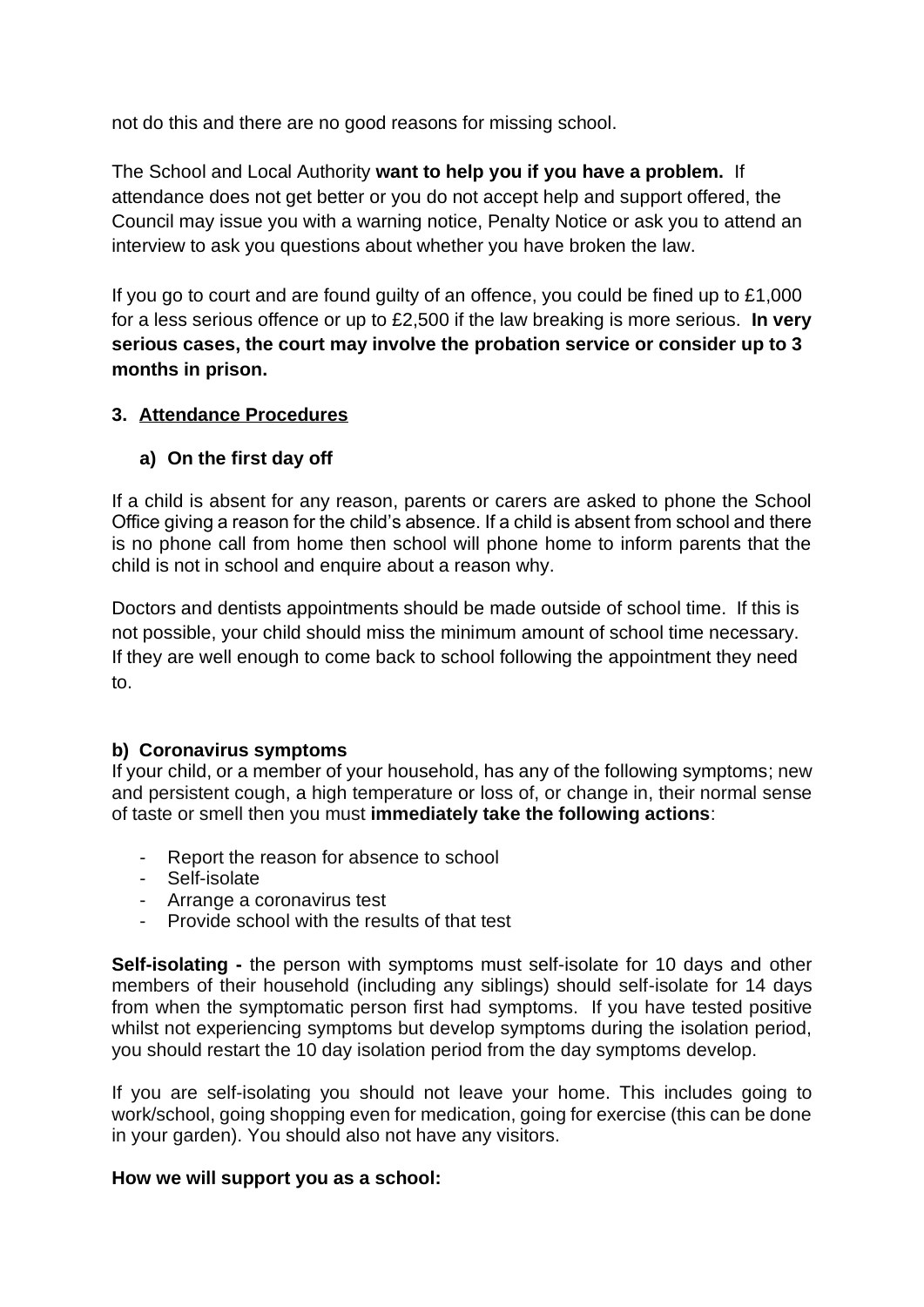- We will be asking why your child is off and ask for test results to be provided, so that we can protect all of our pupils, staff and families.
- We will make sure the reasons for absence are correctly recorded on the register. Where parents have done all that has been asked in reporting absences and providing test results, these absences will be authorised by the school.
- We will follow all safety measures set out by the government.
- If pupils are self-isolating but do not have symptoms, we will provide work for them to do at home, stay in touch and monitor the work that they are doing.
- If any additional support is needed please contact school.

#### **Periods of extended absence (not related to coronavirus)**

If a child's absence continues beyond 3 days then parents are requested to notify the school to update them. If a phone call is not received then the school will contact home to verify the absence.

If the school receives no reason for any absence then an unauthorised absence will be recorded. Continued absenteeism and unauthorised absences could result in further action such as referral to the Attendance Improvement Team to consider enforcement action and possibly a fixed penalty notice (this includes unauthorised absences accrued through leave of absence taken during term time).

#### **c) Help & Support:**

If you need help with attendance, it is important that you contact school about the issues as soon as possible. The quicker we know what the problem is, the quicker that we can work together to solve it, and put a plan together which will meet your child's needs and ensure your child can benefit from all that school has to offer. Where needed we can also involve other services to make sure that your child and your family gets the right support, at the right time from the right people.

#### **d) Communication:**

We are asking all parents to please remember to report and explain the reasons for absence and to make sure your contact and emergency contact details are up to date.

It is vital, that school can contact parents if their child becomes unwell during the school day or in order to discuss the reasons for absence.

The School will analyse absence across the school. As a result of this, some families will receive letters to inform them if their child's absence is lower than it should be if no prior discussion has taken place (unless this is due to coronavirus/frequent hospital appointments and/or long term medical needs). If we have concerns regarding your child's attendance then we may contact you by phone, letter, invite you to a meeting or make a visit to your home.

As a parent you may identify concerns about school attendance early on if you have seen a change in your child's attitude to school or in their willingness to attend. If this is the case, please share your concerns with us and we can work together to ensure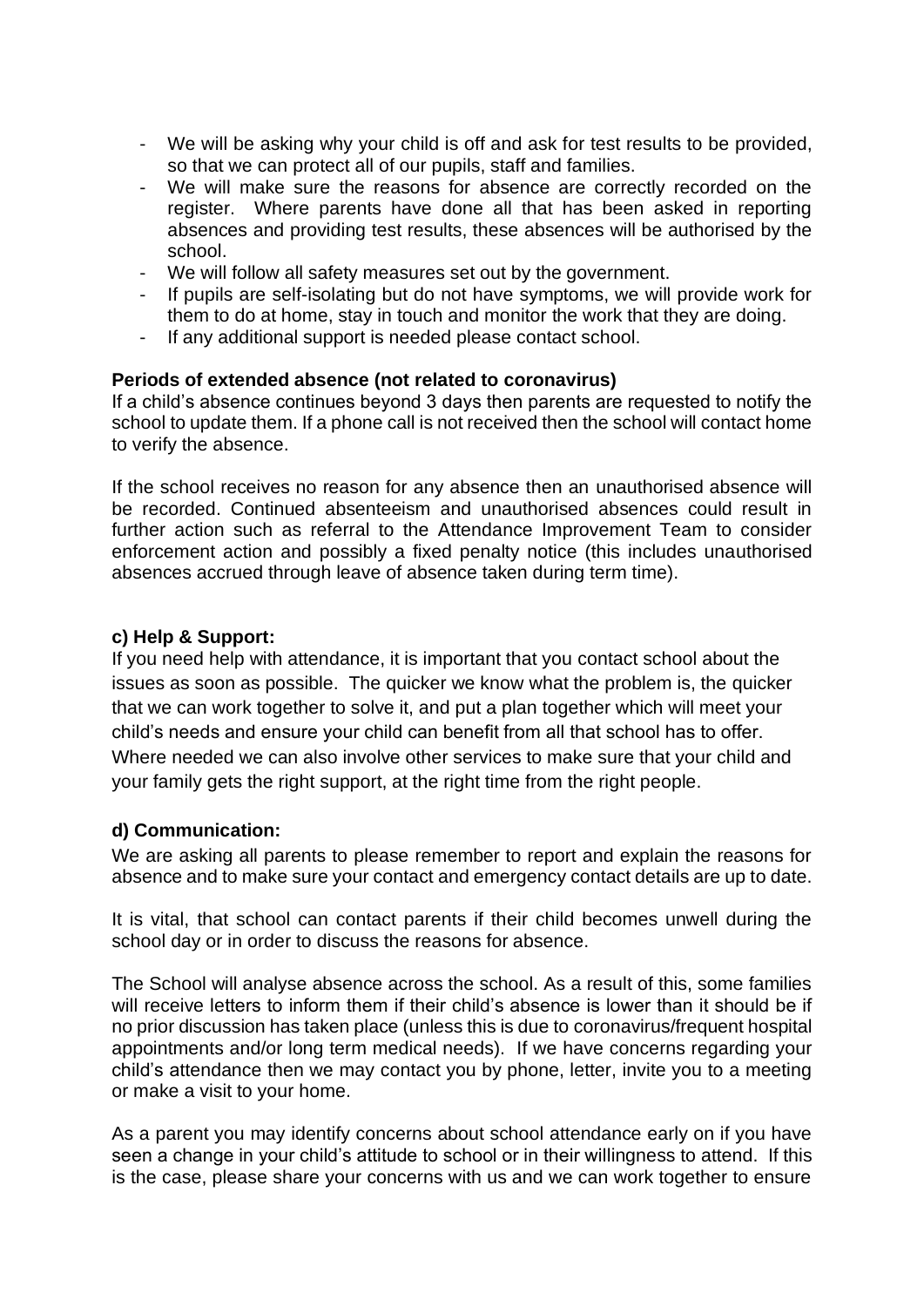that school attendance doesn't ever need to decline. The quicker that concerns are shared, the quicker they can be resolved.

The school will work with you to discuss ways that we can offer support in finding a way to improve attendance.

#### **e) Enforcement Action:**

If, following the schools attempts to intervene there is no significant improvement and no good reasons for absences (i.e. absences are not supported by relevant evidence), or you have not co-operated with the school's attempts to improve the situation the school are required to consider referring the matter to the Local Authority for enforcement action.

The High Court has confirmed that the school's Head Teacher authorises absences. If your child misses school a lot because of illness, or if school do not know of any serious health issue that would mean your child could miss school a lot, the school may ask to you to provide medical evidence to authorise absences.

We are committed to supporting your child effectively, to ensure that they get the very best education possible and therefore have the best life chances. All challenges made concerning persistent absences, will be handled sensitively and in confidence.

#### **f) Punctuality:**

Registration time is normally **9.00am** and **1.15pm** for Foundation and Key Stage One and **1.00pm** for Key Stage Two at which point the pupil entry gates will be locked and all pupils must enter by the main entrance.**Initially during the Autumn term 2020 we are operating staggered start times to aid social distancing measures. Registration times will be as follows: Class 2 and Class 4 at 8.45am and Class 1 and Class 3 at 9.00 am.** It is so important for all children to be on time, as missing the first few minutes of any lesson can be disruptive and unsettling, both for children and for the rest of the class. If a child arrives in school up to 15 minutes after this time then a late mark will be recorded in the register (L). Registers will be closed at this point and any children arriving more than 15 minutes late will be recorded as (U) which is a late after registers close mark and this is classed as an unauthorised absence (a number of these marks can also contribute to a fixed penalty notice being issued).

#### **If your child is late for school:**

All children arriving late at school will be asked the reason for their lateness and this will be recorded on the school's attendance data base (SIMs).

#### **1. If a child is late (after registers close) for school on a number of occasions;**

A letter will be sent home from school to parents to say their child's punctuality is causing some concern. An appointment with the Head will be offered to discuss ways that the school can offer support in finding a way improve this. Incentives to improve punctuality may also be offered to pupils e.g. improving their punctuality over 2 weeks to earn a school alarm clock.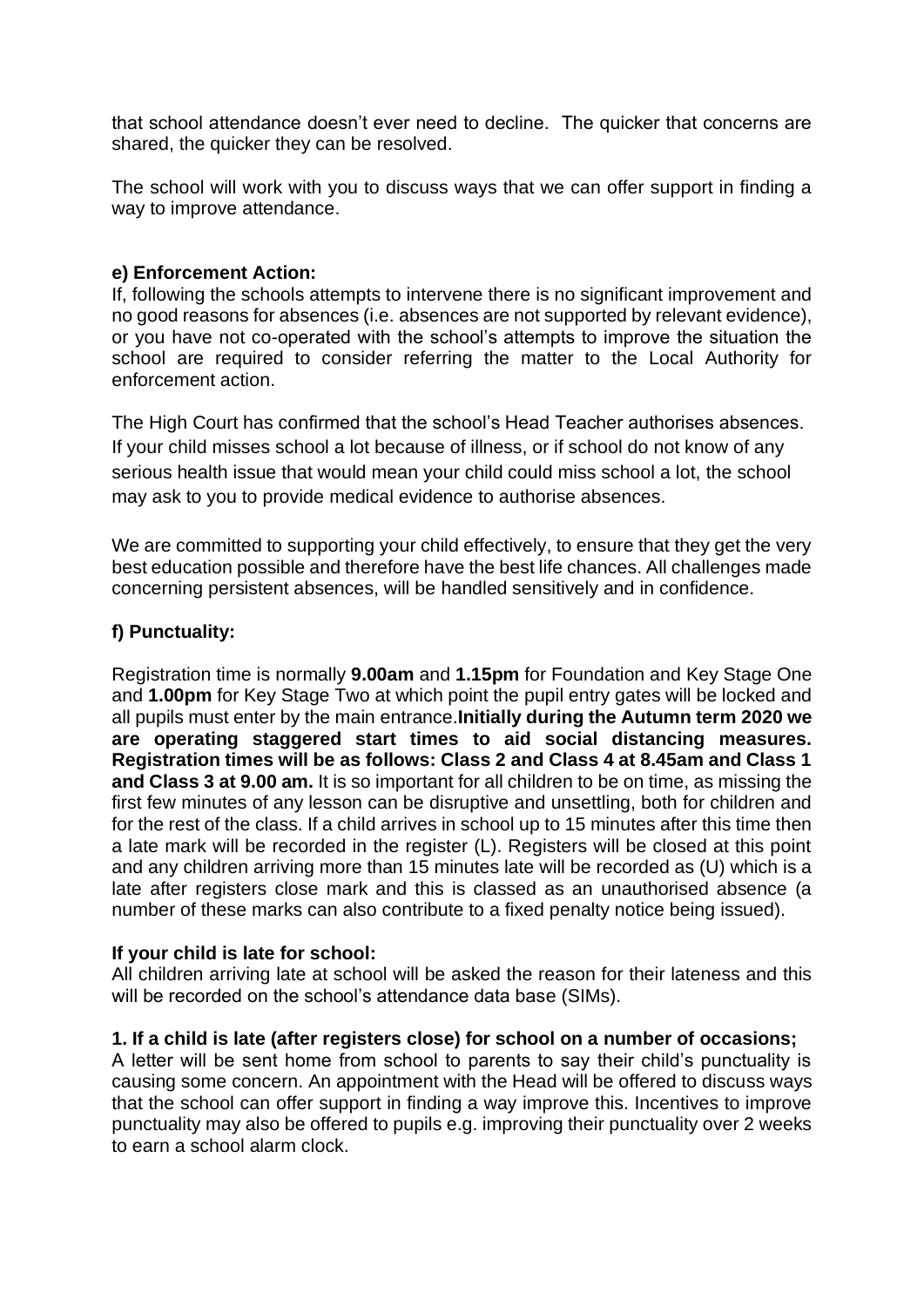#### **2. If lateness becomes persistent** with no identifiable reason –

A letter will be sent home from school with a specific appointment given to meet with Head Teacher or deputy head for a 'planning meeting'. This will aim to address any issues which may be behind this pattern of poor punctuality.

#### **3. If the school continues to have concerns about a child's punctuality;**

Then a referral may be made to the Attendance Improvement Team to consider if enforcement action is required.

#### **g) Leave of Absence in Term Time**

Head teachers are no longer able to grant leave of absence during term time **unless there are exceptional circumstances.** The school will consider each request of absence individually; taking into account the circumstances, such as; the nature of the event for which leave is sought, the pupil's prior attendance and any important events taking place in school at that time e.g. termly tests.

An application for leave of absence must be made well in advance via a form which is available from the school website or in person from the school office. Where a leave of absence is granted, the head teacher will determine the number of days a pupil can be away from school. A leave of absence is granted entirely at the head teacher's discretion. As stated in the most recent DFE guidance on attendance, if an application for leave of absence is not made prior to the time of the required absence then the absence will be recorded as unauthorised regardless of circumstances.

#### **Please note that absence will not be authorised under any circumstances during any period of public examinations or internal assessments.**

#### **5. Promoting good attendance and punctuality**

In order to promote attendance and punctuality the school will give out a weekly awards for the class with the best attendance. Further to this, any children who achieve 99-100% attendance over each year receives a certificate and prize in assembly. Attendance percentages will be shared with governors at formal Governing Body meetings throughout the academic year..

#### **6. Children Missing from Education:**

If you move from the area and your whereabouts are unknown, the school can legally remove your child from the roll after 20 school days of unauthorised absence. It is **vital that if you keep school informed of any change of details** and regularly update them if details change. Your child may be at risk of losing their school place if your whereabouts are not known.

It is also important that emergency contact information is kept up to date and that if you are leaving the area, you provide details of where and how you can be contacted. If you do not do this and the school is unable to trace your child, this would be treated as a **safeguarding matter.**

#### **7. Roles and Responsibilities**

**Governing Body:**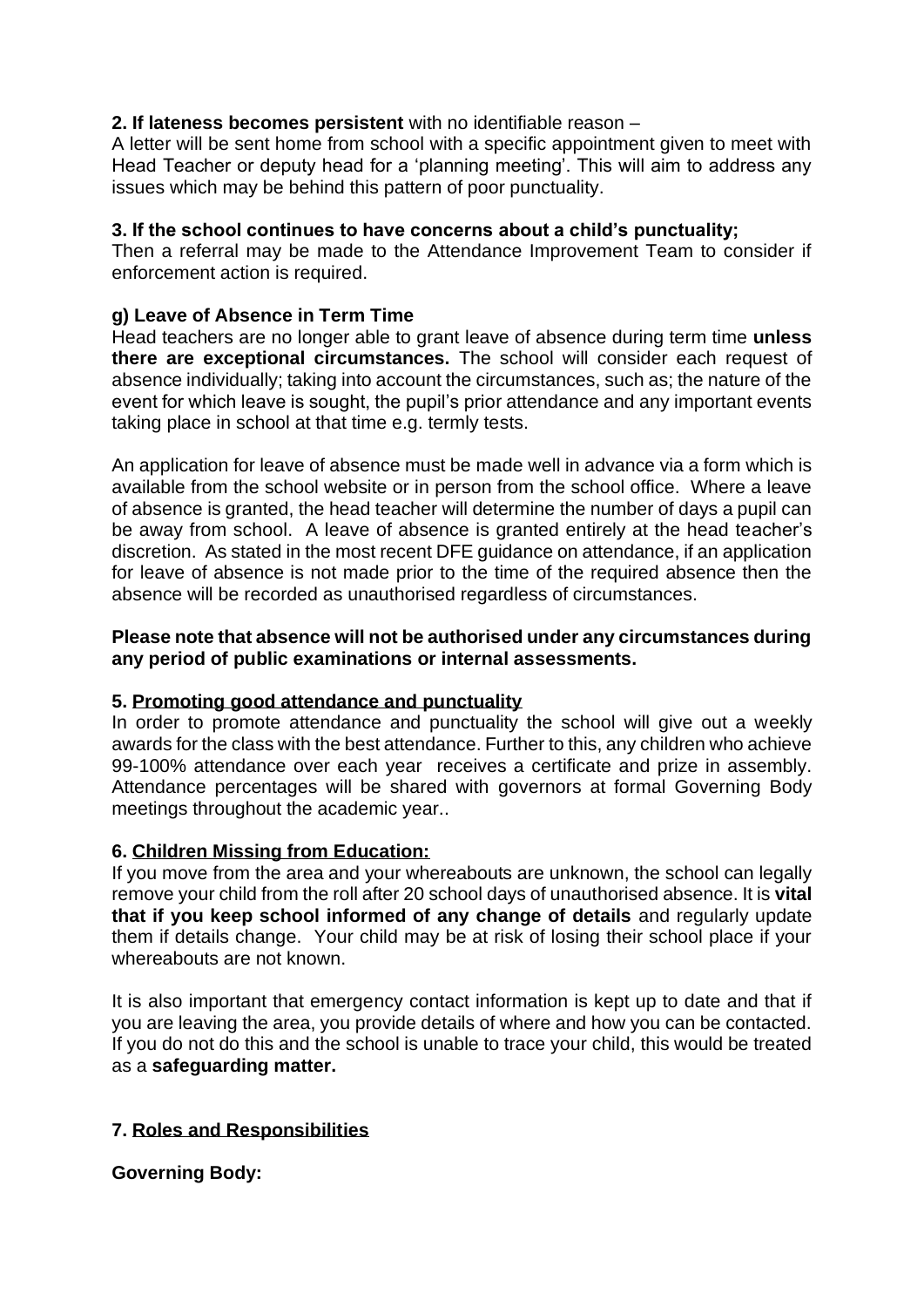As part of our school approach to maintaining high attendance, the governing body will:

- Ensure that the importance of attendance is made clear by promoting the relevant school policies and guidance directed to parents and staff.
- Annually review the school's attendance policy and ensure that all provisions are in place to allow school staff, parents, and students to implement the policy effectively.
- Ensure regular meetings of the behaviour and attendance sub-committee take place and they will take the lead role in monitoring attendance and coordinating provision and policies for attendance. The governor's meetings will review and discuss attendance issues that have arisen in order to be fully aware and supportive of expected attendance targets for the year.
- Ensure that the school is implementing effective means of recording attendance and organising that data, including for children who are educated off site.

#### **School Leadership Team:**

As part of our school approach to maintaining high attendance, the leadership team will:

- Be active in their approach to promoting good attendance with students and their parents.
- Ensure the school's teaching and learning experiences encourage regular attendance and that students are taught the value of high attendance for their own progression and achievement.
- Coordinate with the governing body to monitor the implementation of the policy and its effectiveness, with annual review of full policy.
- Ensure that all staff are up to date with the school's attendance policy and that staff are fully trained to recognise and deal with attendance issues.
- Ensure government legislation on attendance is complied with and that the leadership team are up to date with any legislation changes and how to implement them.
- Nominate or appoint a senior manager to take responsibility for overseeing and monitoring attendance provision and that this person has sufficient time and resources to give to the job. In this school this is the Head teacher.
- Report to the Behaviour and Attendance Governors Sub Committee meeting each term on attendance records, data and provision.
- Ensure that systems to record and report attendance data are in place and working effectively.

### **Teachers and support staff:**

As part of our school approach to maintaining high attendance, the teachers and support staff will:

- Be active in their approach to promoting good attendance with students and their parents.
- Ensure the school's teaching and learning experiences encourage regular attendance and that students are taught the value of high attendance for their own progression and achievement.